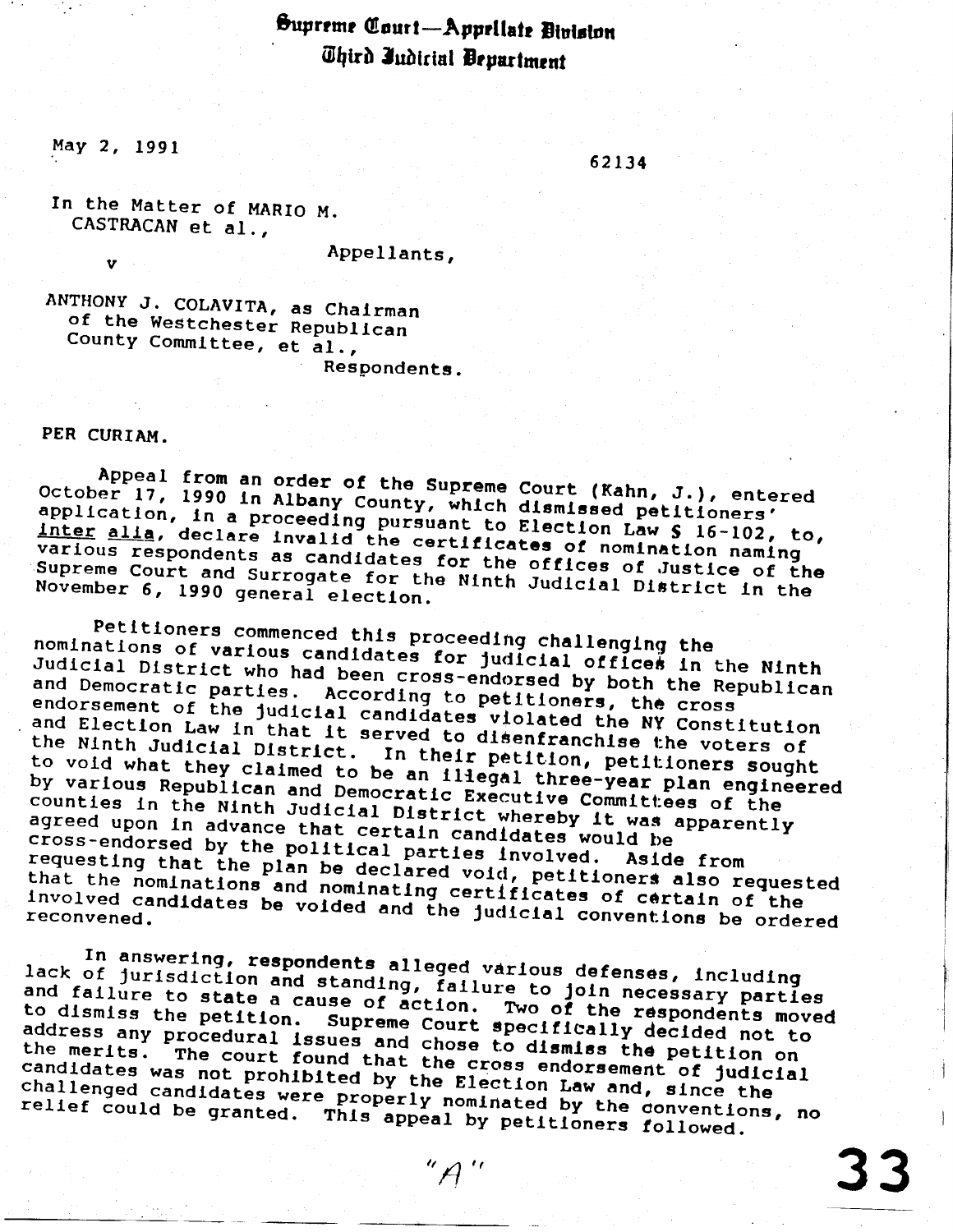While petitioners undoubtedly raise several interesting issues relating to the propriety and appropriateness of the practice of judicial cross endorsements, we cannot simply ignore the legitimate<br>procedural objections raised by respondents<sup>1</sup> as did Supreme Court in order to more expeditiously explore the merits. Accordingly, a brief discussion of the pertinent points follows.

Initially, we must agree with respondents that petitioners have failed to join necessary parties in this proceeding. Notably, petitioners named as parties only three of the judicial candidates named on the challenged certificates of nomination and nominated at the 1990 conventions even though petitioners object in terms which indicate that they are challenging the certificates in their entirety and are requesting new judicial conventions. This court has said in the past that when a certificate of nomination that covered a number of candidates is challenged in a proceeding that sought to invalidate the certificate and require a new party caucus, all the nominees on the certificate must be joined since, if the petition is granted, they would all be disqualified as candidates and would run the risk of not being nominated at the new caucus (see, Matter of Sahler v Callahan, 92 AD2d 976, 977). Here, the rights of all the candidates nominated for Supreme Court Justice, and not just those specifically<br>cross-endorsed, are "inextricably interwoven" and, therefore, they were necessary parties (see, Matter of McGoey v Black, 100 AD2d 635,

It should also be noted that, even though petitioners contend that the entire cross endorsement plan was allegedly agreed to by the executive committees of both parties in each county in the Ninth Judicial District, they did not name these committees as parties. Further, officers elected in the conventions that are requested to be

 $\mathbf{I}$ Petitioners incorrectly state that respondents' procedural arguments should not be addressed since those parties did not file notices of appeal from Supreme Court's decision. Since respondents were not aggrieved by Supreme Court's decision in their favor, it was not necessary for them to appeal (see, Lonstein, P.C. v Seeman, 112

Since petitioners challenge all aspects of the cross endorsement plan and request that it be declared void in its entirety, it should also be noted that 1989 candidates named in the cross endorsement plan were also not joined by petitioners in the proceeding nor is there any indication that objections against their nominations were timely filed.

2

62134